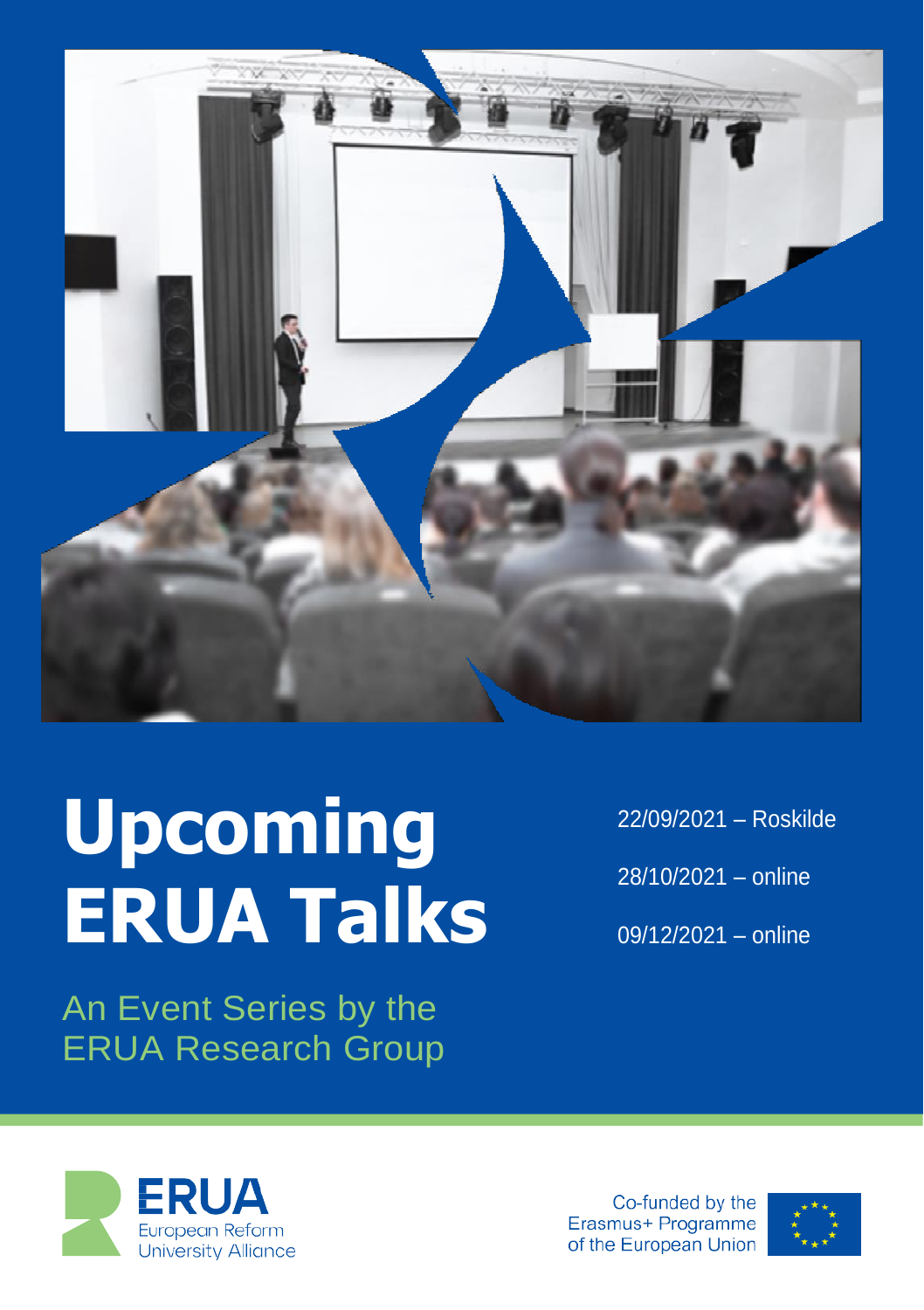# **Laboratories of the Social: Socialism and Social Science in the 19th Century**

Anne Kwaschik, University of Konstanz

The talk explores the shared genealogy of socialism and the social sciences in the 19th century. It argues that Charles Fourier's early socialist thought present an organisational alternative to state socialism that was fully realized in cooperativism at the end of the 19th century. Using concepts taken from the laboratory studies, it investigates cooperative practices as forms of 'applied social science' thus questioning the nexus between theory and praxis. It suggests a historical understanding of the social sciences as laboratory practices.



**'ERUA Talks' is an event series by the ERUA Research Group**

# **22/09/21 – 14.15-16.15 (CET) Roskilde University (on Campus)**

The ERUA TALK is organized by the research group "Re-imagining higher education" (WP 2). The session is based on a precirculated research paper and chaired by Kasper Risbjerg Eskildsen, Roskilde University in cooperation with the Science Studies Seminar, University of Roskilde.

The event will take place on campus. If you want to participate, please write an e-mail to [erua@ruc.dk](mailto:erua@ruc.dk) .











#### **erua-eui.eu**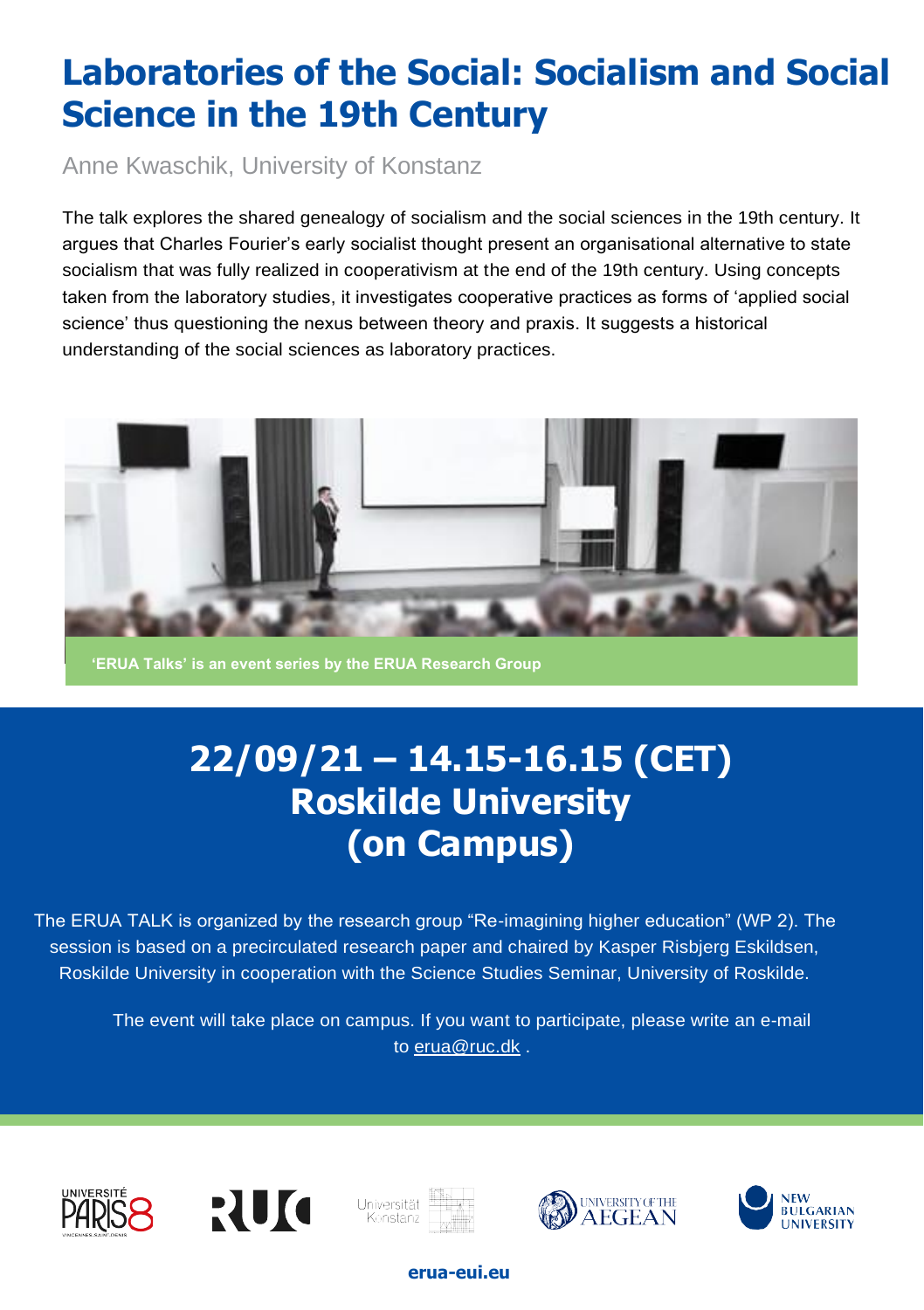# **Where Are the Sciences Today?**

Steven Shapin, Harvard University / Kasper Risbjerg Eskildsen, Roskilde University

The sciences are everywhere in the world today. They influence our taste, behavior, and preferences. They determine how our children are taught in school and what food we eat at restaurants. An important reason for this is the increasing number of students around the world. Around half of a generation is now entering tertiary education. There are simply more scientists and scientifically trained people around us. This situation has also changed what we consider as science and which sciences are being prioritized. In recent decades, more emphasis has been put on fields such as life and biomedical sciences, information technology, business administration and, not least, the human sciences. In our first survey of the ERUA universities, it was apparent that these fields are also particularly strong in the educational profile of Europe's reform universities. Therefore, the research group "Re-imagining higher education" (WP 2) invited Steven Shapin, Harvard University, to discuss his work on the modern science and especially his short article, "Invisible Science," which discusses these developments.

## **28/10/21 –17.00-19.00 (CET) online**

The ERUA TALK is organized by the research group "Re-imagining higher education" (WP 2). This session is chaired by Kasper Risbjerg Eskildsen, Roskilde University in cooperation with Anne Kwaschik's history of knowledge research seminar, University of Konstanz. You can download the article here:

[https://scholar.harvard.edu/files/shapin/files/invisible\\_science\\_final.pdf](https://scholar.harvard.edu/files/shapin/files/invisible_science_final.pdf)

The event will take place online. If you want to participate, please write an e-mail to [erua@ruc.dk](mailto:erua@ruc.dk) and we will mail you a zoom link.











#### **erua-eui.eu**